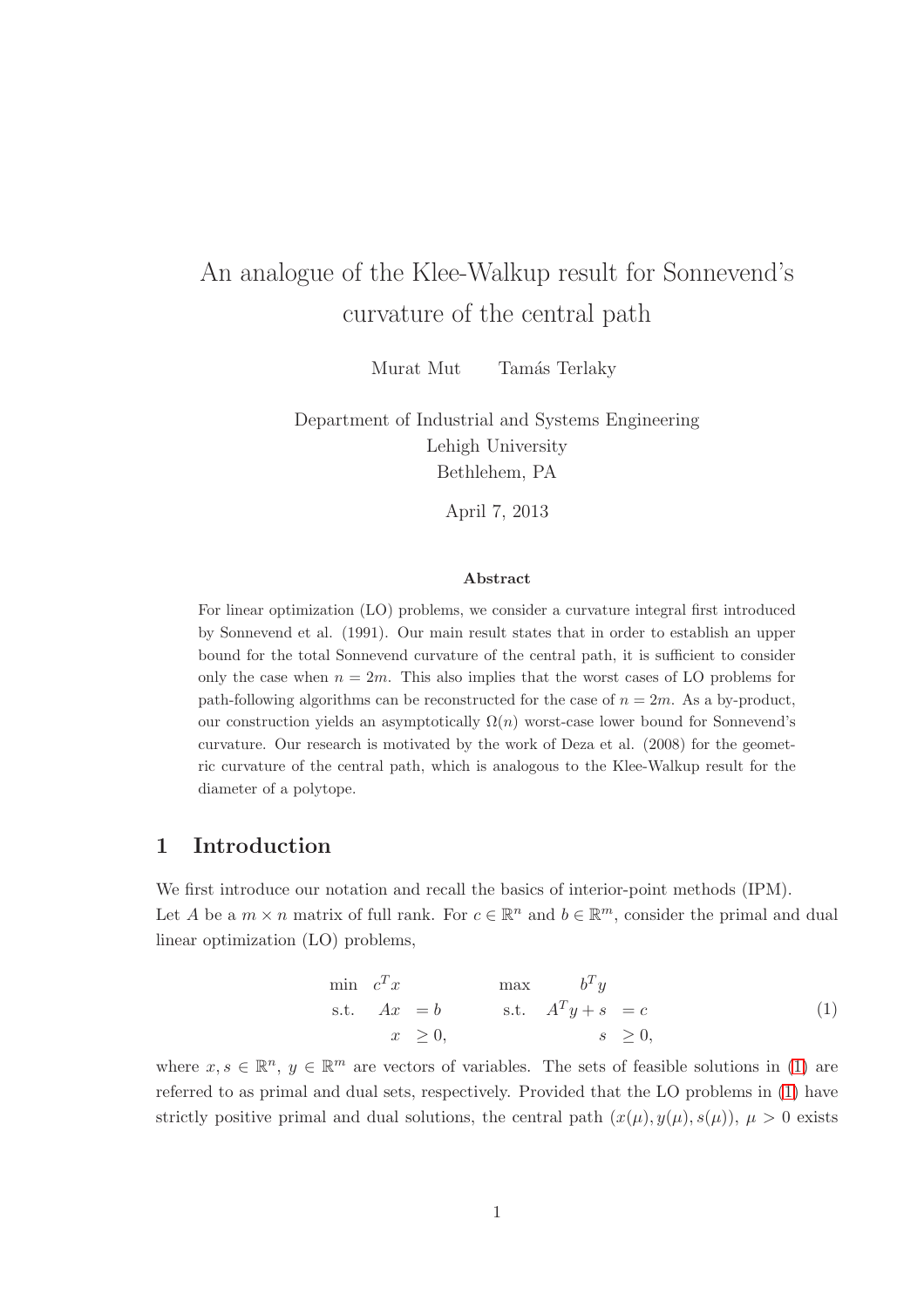<span id="page-1-0"></span>and satisfies the equations:

$$
Ax = b, x > 0,ATy + s = c, s > 0,xs = \mu e,
$$
 (2)

where uv denotes  $[u_1v_1,\ldots,u_nv_n]^T$  for  $u, v \in \mathbb{R}^n$ , and e is the all-one vector.

It is well-known that as  $\mu \to 0$ , the points  $(x(\mu), y(\mu), s(\mu))$  converge to a primal and dual optimal solution for [\(1\)](#page-0-0). Path-following algorithms traverse the central path with a certain proximity measure until a primal-dual optimal solution for [\(1\)](#page-0-0) is reached.

Our main focus in this paper is a curvature integral  $\int^{\mu_1}$  $\mu_0$  $\kappa(\mu)$  $\frac{\partial^{\mu\nu}}{\partial \mu}d\mu$ , where

 $\kappa(\mu) = ||\mu \dot{x} \dot{s}||^{1/2}$ , which was first introduced by Sonnevend et al. [\[7\]](#page-13-0). This integral will be referred to as the Sonnevend curvature. In terms of this curvature integral, Stoer et al. [\[8\]](#page-13-1) rigorously provided a complexity bound for an algorithm, which is a variant of what is now known as the Mizuno-Todd-Ye predictor-corrector (MTY P-C) algorithm.

Our main result for the Sonnevend curvature  $\int^{\mu_1}$  $\mu_0$  $\kappa(\mu)$  $\frac{\partial P}{\partial \mu} d\mu$  can be described as follows. Starting with an LO problem of size  $(m, n)$  with a bounded dual feasible set, we give a new LO problem whose size is  $(m+1, n+1)$ . The Sonnevend curvature for the latter is greater than that of the former by a constant independent of the problem data. Starting with a LO problem of size  $(m, n)$ , and by continuing this process, we get an LO problem with size  $(\overline{m}, 2\overline{m})$ whose curvature is greater than that of the original problem. This implies that in order to prove an upper bound for the Sonnevend curvature of the central path, it is sufficient to consider only the case when  $n = 2m$ .

Our work is motivated by the paper of Deza et al. [\[3\]](#page-13-2). In that paper, the authors construct a sequence of polytopes whose central path approximates that of the previous one. Furthermore, it is shown that total geometric curvature of the central path increases by a constant. In this paper, we use the very same construction for the case of  $n > 2m$ . Hence, for the aforementioned construction, it can be concluded that Sonnevend's curvature and the geometric curvature of the central path have similar behavior. In [\[7\]](#page-13-0), the authors use a different construction, which gives rise to the lower bound of  $\Omega(n)$  for Sonnevend's curvature asymptotically. Our main result implies a bound which also achieves this worst-case lower bound.

The idea of using a sequence of polytopes whose size and dimension increase by one was first used by Klee-Walkup [\[4\]](#page-13-3) in the context of diameter of a polytope. The diameter of a polytope is the maximum of the shortest edge path's between any two vertices. A lower bound in the worst-case for the diameter of a polytope implies the same lower bound for the iteration complexity of any simplex type algorithm. In [\[4\]](#page-13-3), it is shown that proving an upper bound for the diameter of a polytope for general  $(m, n)$  reduces to the case of  $(m, 2m)$ . From an optimization perspective, it is interesting to note the analogies between the diameter of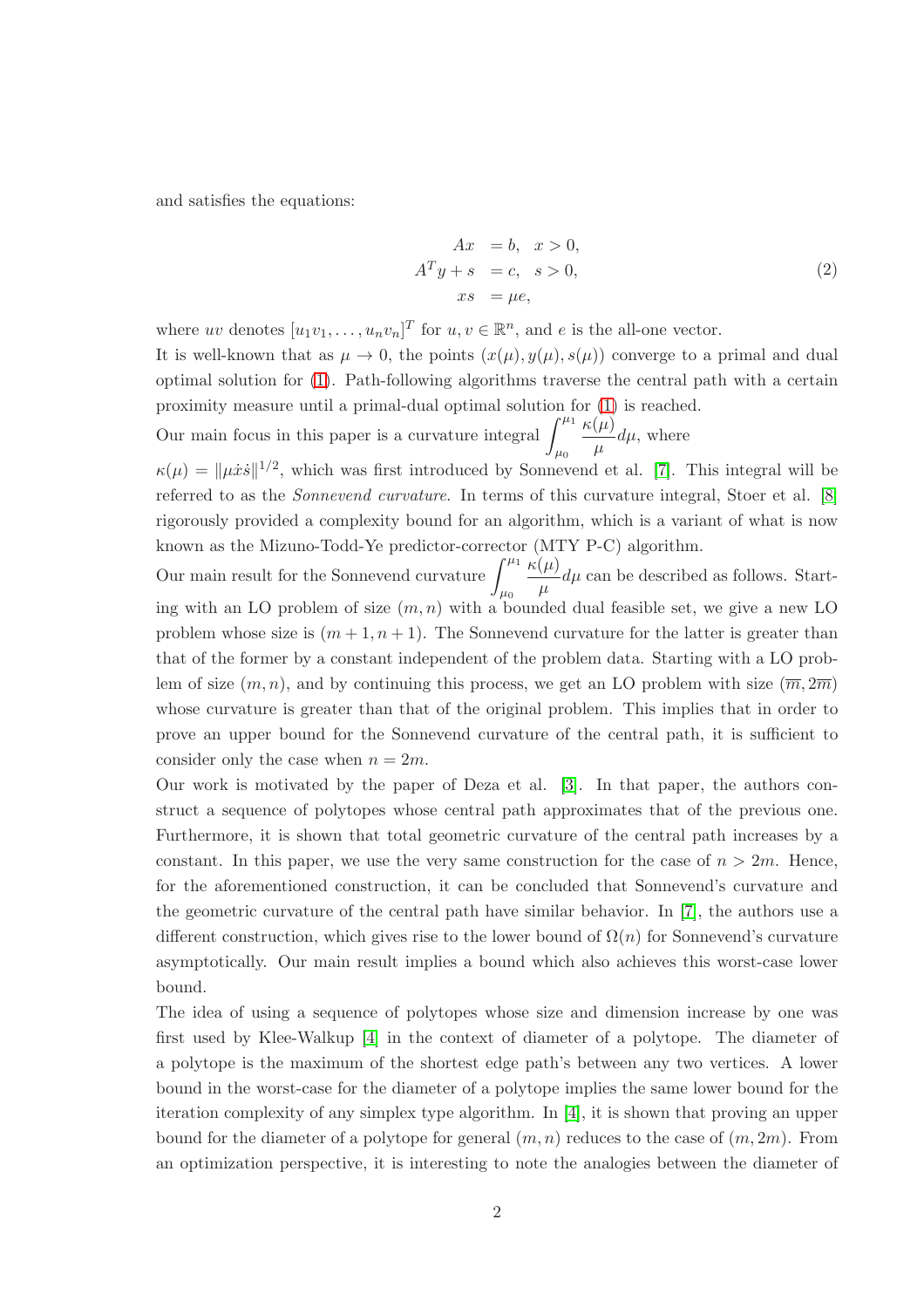a polytope, the geometric, and the Sonnevend curvature of the central path. Moreover, this similarity suggests that the most "difficult" LO problems also occur when  $n = 2m$ .

The rest of the paper is organized as follows. In Section [2](#page-2-0) we give the background information for Sonnevend's curvature  $\int^{\mu_1}$  $\mu_0$  $\kappa(\mu)$  $\frac{\partial u}{\partial \mu}d\mu$ . In Section [3,](#page-3-0) we present our main results and conclude the paper with further remarks in Section [4.](#page-12-0)

# <span id="page-2-0"></span>2 The Sonnevend curvature of the central path

Sonnevend's curvature is closely related to the iteration-complexity of a variant of the MTY predictor-corrector algorithm which was introduced in [\[7\]](#page-13-0). Let  $\kappa(\mu) = ||\mu \dot{x} \dot{s}||^{1/2}$ . Stoer et al. [\[8\]](#page-13-1) proved that their predictor-corrector algorithm has a complexity bound, which can be expressed in terms of  $\kappa(\mu)$ .

**Theorem 2.1.** Let N be the number of iterations of Algorithm 2.1 [\[8\]](#page-13-1) to reduce the barrier parameter from  $\mu_1$  to  $\mu_0$ . Then

$$
C_3 \int_{\mu_0}^{\mu_1} \frac{\kappa(\mu)}{\mu} d\mu - 1 \le N \le C_1 \int_{\mu_0}^{\mu_1} \frac{\kappa(\mu)}{\mu} d\mu + C_2 \log \left(\frac{\mu_1}{\mu_0}\right) + 2 \tag{3}
$$

for some "universal" constants  $C_1, C_2$ , and  $C_3$  that depend only on the neighborhood of the central path.

<span id="page-2-1"></span>The following proposition states the basic properties of Sonnevend's curvature.

Proposition 2.2. [\[7,](#page-13-0) [10\]](#page-13-4) The following holds.

- 1. We have  $\kappa(\mu) =$   $\mu \dot s(\mu)$  $\frac{1}{s(\mu)}$  –  $\int \mu \dot{s}(\mu)$  $s(\mu)$  $\bigg)^2\bigg\|$  $\frac{1}{2}$ .
- 2. We have  $\frac{\mu \dot{s}(\mu)}{s(\mu)} = Me$ , where  $M = S^{-1}A^{T}(AS^{-2}A^{T})^{-1}AS^{-1}$  is the projection matrix. For a bounded dual feasible set, we have  $\frac{\mu \dot{s}(\mu)}{s(\mu)} \to 0$  as  $\mu \to \infty$ .

3. We have 
$$
\left\|\frac{\mu \dot{s}(\mu)}{s(\mu)}\right\| \leq \sqrt{n}
$$
 and  $\kappa(\mu) \leq \sqrt{n}$  implying that

$$
\int_{\mu_0}^{\mu_1} \frac{\kappa(\mu)}{\mu} d\mu = \mathcal{O}\left(\sqrt{n} \log\left(\frac{\mu_1}{\mu_0}\right)\right).
$$

Monterio et al. [\[5\]](#page-13-5) proved that, as  $\mu_0 \to 0$  and  $\mu_1 \to \infty$ ,  $\int^{\mu_1}$  $\mu_0$  $\kappa(\mu)$  $\frac{\partial \mu}{\partial \mu} d\mu$  admits an upper bound expression which involves a condition number depending only on A. This condition number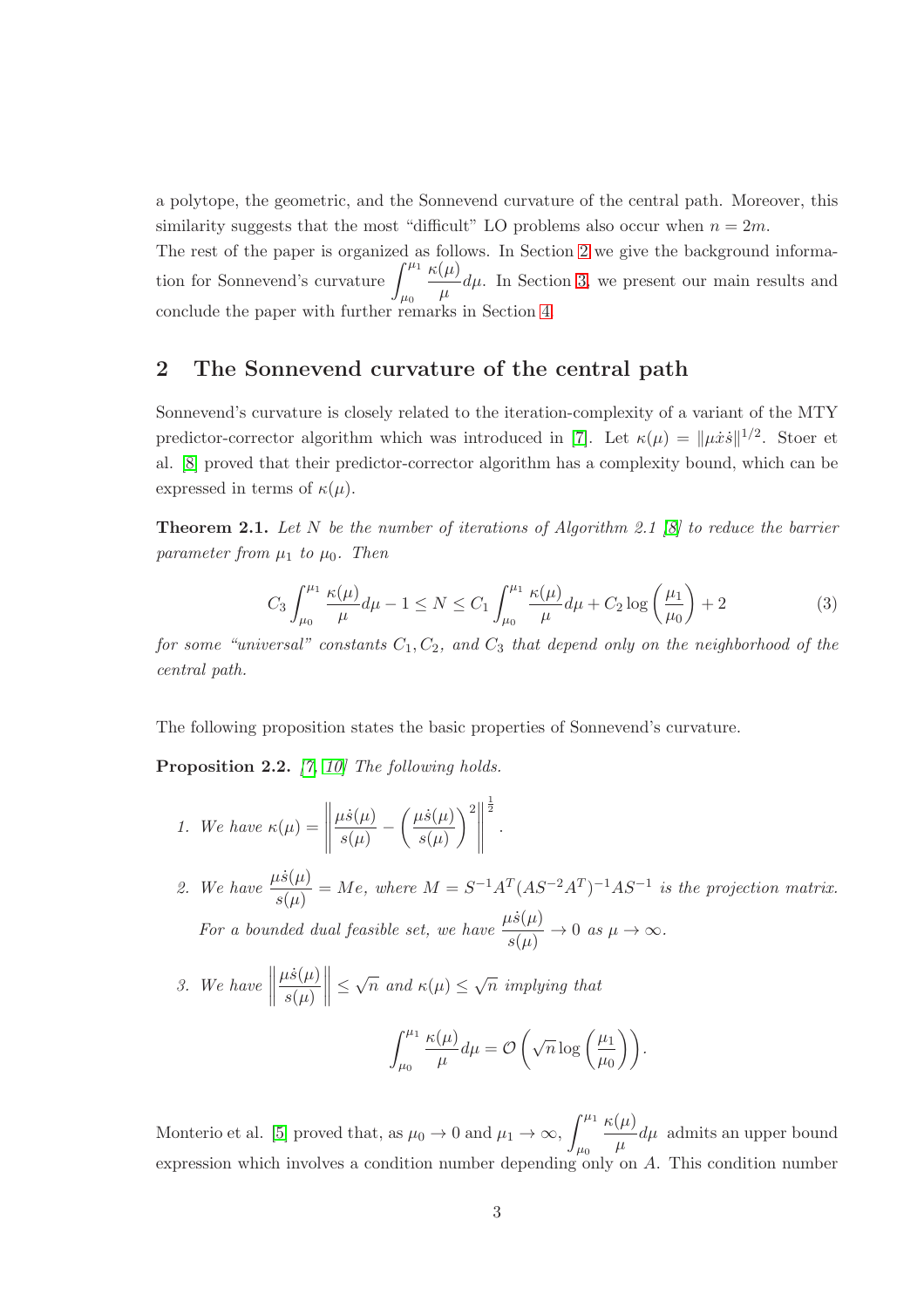is defined as

$$
\bar{\chi}_A := \sup_D \{ \|A^T (ADA^T)^{-1} AD\| \},\tag{4}
$$

<span id="page-3-1"></span>where  $D$  ranges over the set of positive diagonal matrices. It is known that for matrix with integer entries ([\[9\]](#page-13-6), Lemma 24),  $\log(\bar{\chi}_A) = L_A$ , where  $L_A$  is the input bit length of A. Then we have the following bound for Sonnevend's curvature.

**Theorem 2.3.** [\[5\]](#page-13-5) We have

$$
\int_0^\infty \frac{\kappa(\mu)}{\mu} d\mu = \mathcal{O}(n^{3.5} \log(n + \bar{\chi}_A)).
$$

<span id="page-3-3"></span>Theorem [2.3](#page-3-1) shows that, the Sonnevend curvature admits an upper bound independent of both  $b \in \mathbb{R}^m$  and  $c \in \mathbb{R}^n$ . In light of this fact, we make the following definition.

Definition 2.4. Given  $A \in \mathbb{R}^{m \times n}$ , define

<span id="page-3-2"></span>
$$
\Lambda(m, n, A) = \sup \left\{ \int_0^\infty \frac{\kappa(\mu)}{\mu} d\mu : b \in \mathbb{R}^m, \ c \in \mathbb{R}^n \right\}.
$$

## <span id="page-3-0"></span>3 Main results

In this section, we introduce the construction used in [\[3\]](#page-13-2). First assume  $n > 2m$ . We will later reduce the case  $m < n < 2m$  to this case. Consider the LO problem

$$
\max\{b^T y : y \in \mathcal{P}\}, \text{ where } \mathcal{P} = \{y \in \mathbb{R}^m : A^T y \le c\} \text{ is a polytope.}
$$
 (5)

Without loss of generality, we may assume that:

- (A1) The analytic center  $y^*$  of  ${\mathcal P}$  is the origin, and
- (A2)  $c = e$  where e is all-one vector.

First, whenever  $y^* \neq 0$ , we can always shift a general polytope  $P$  with the transformation  $A^T y \leq c - A^T y^*$  so that assumption (A1) is satisfied. Since  $\kappa(\mu)$  only depends on  $\mu$  and the derivatives  $\dot{x}$  and  $\dot{s}$ , this transformation would not change the Sonnevend curvature. Note that assuming  $y^* = 0$ , the analytic center being an interior point in  $P$  implies that  $c > 0$ . Second, if we rescale our LO problem with a positive diagonal matrix as

$$
\begin{array}{ll}\n\text{min} & (Dc)^T x \\
\text{s.t.} & ADx = b \\
& x \geq 0 \,,\n\end{array}\n\quad\n\begin{array}{ll}\n\text{max} & b^T y \\
\text{s.t.} & DA^T y + Ds = Dc \\
& s \geq 0 \,,\n\end{array}
$$

then the rescaled central path becomes  $(\bar{x}(\mu), \bar{y}(\mu), \bar{s}(\mu)) = (D^{-1}x(\mu), y(\mu), Ds(\mu))$  implying that  $\kappa(\mu)$  does not change. Since  $c > 0$  by assumption, by choosing D with  $De = c^{-1}$ , we can make  $c = e$ .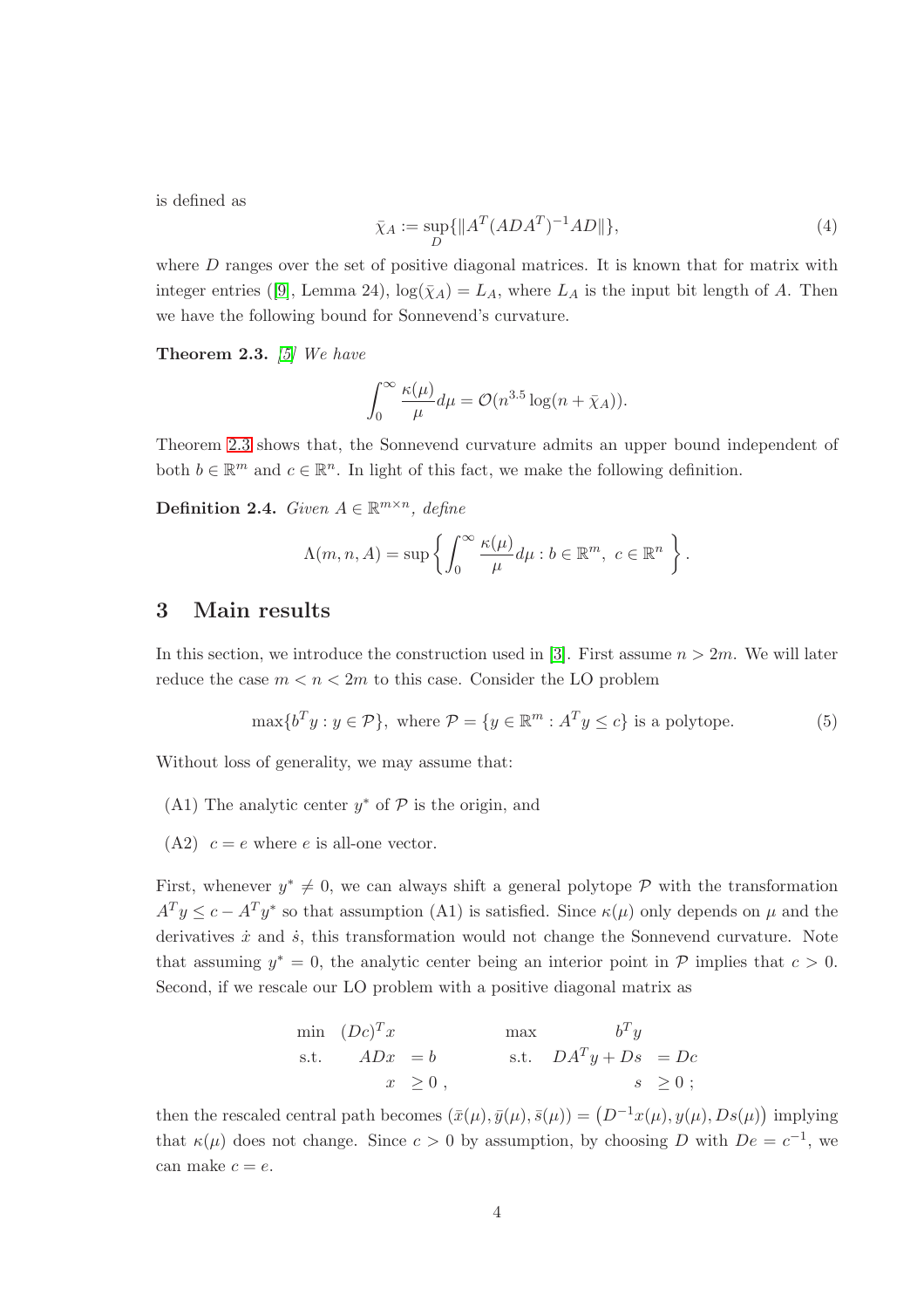

Figure 1: The dotted path  $C_{\mathcal{P}}$  is the central path of the original polytope  $\mathcal{P}$ . The figure shows how the central path  $\mathcal{C}_{\overline{P}}$  is changing with  $\theta$ . A smaller  $\theta_1$  leads to the path  $\mathcal{C}_{\overline{P}}^1$ , while  $\mathcal{C}_{\overline{P}}^2$  results from  $\theta_2 >> \theta_1$ .

<span id="page-4-0"></span>We now associate problem [\(5\)](#page-3-2) with a sequence of LO problems parameterized by  $\theta > 0$  as follows:

$$
\max \quad b^T y + \theta z
$$

$$
\begin{bmatrix} A^T & -e_{n \times 1} \\ 0_{1 \times m} & 1 \end{bmatrix} \begin{bmatrix} \bar{y} \\ z \end{bmatrix} + \begin{bmatrix} \bar{s} \\ \bar{s}_{n+1} \\ \bar{s}, \bar{s}_{n+1} \end{bmatrix} = \begin{bmatrix} 0_{n \times 1} \\ 1 \end{bmatrix}
$$
(6)

<span id="page-4-1"></span>The feasible set for the problem [\(6\)](#page-4-0) can be written as  $\overline{\mathcal{P}} = \{A^T \overline{y} \leq ze, z \leq 1\}.$ Let  $\bar{A} = \begin{bmatrix} A & 0_{m \times 1} \end{bmatrix}$  $-e_{1\times n}$  1 1 . The associated central path equations for [\(6\)](#page-4-0) are  $A^T \frac{\bar{y}(\mu)}{\sqrt{2}}$  $\frac{\bar{y}(\mu)}{z(\mu)}+\frac{\bar{s}(\mu)}{z(\mu)}$  $\frac{\bar{s}(\mu)}{z(\mu)}=e, \hspace{0.5cm} A\bar{s}(\mu)^{-1}=\frac{b}{\mu}$  $\mu$  $(7)$ 

$$
\frac{1}{\bar{s}_{n+1}(\mu)} = \frac{1}{1 - z(\mu)} = \sum_{i=1}^{n} \frac{1}{\bar{s}_i(\mu)} + \frac{\theta}{\mu}.
$$
 (8)

<span id="page-4-2"></span>Note that  $\bar{y}$ ,  $\bar{s}$  and  $\bar{z}$  in [\(7\)](#page-4-1) and [\(8\)](#page-4-2) are functions of both  $\mu$  and  $\theta$ . We will usually drop  $\theta$  or  $\mu$ , when no confusion arises.

Denote the central path of  $P$  and  $P$  by  $C_P$  and  $C_{\overline{P}}$ , respectively.

<span id="page-4-3"></span>Intuitively a large  $\theta$  should force  $z \cong 1$  in such a way that, the central path  $\mathcal{C}_{\overline{\mathcal{P}}}$  first follows an almost straight line from the analytic center to the face  $\mathcal{P} \times \{1\}$  and then stays close to the central path  $C_{\mathcal{P}}$ . The following proposition, first proved in [\[3\]](#page-13-2), shows that this is indeed the case.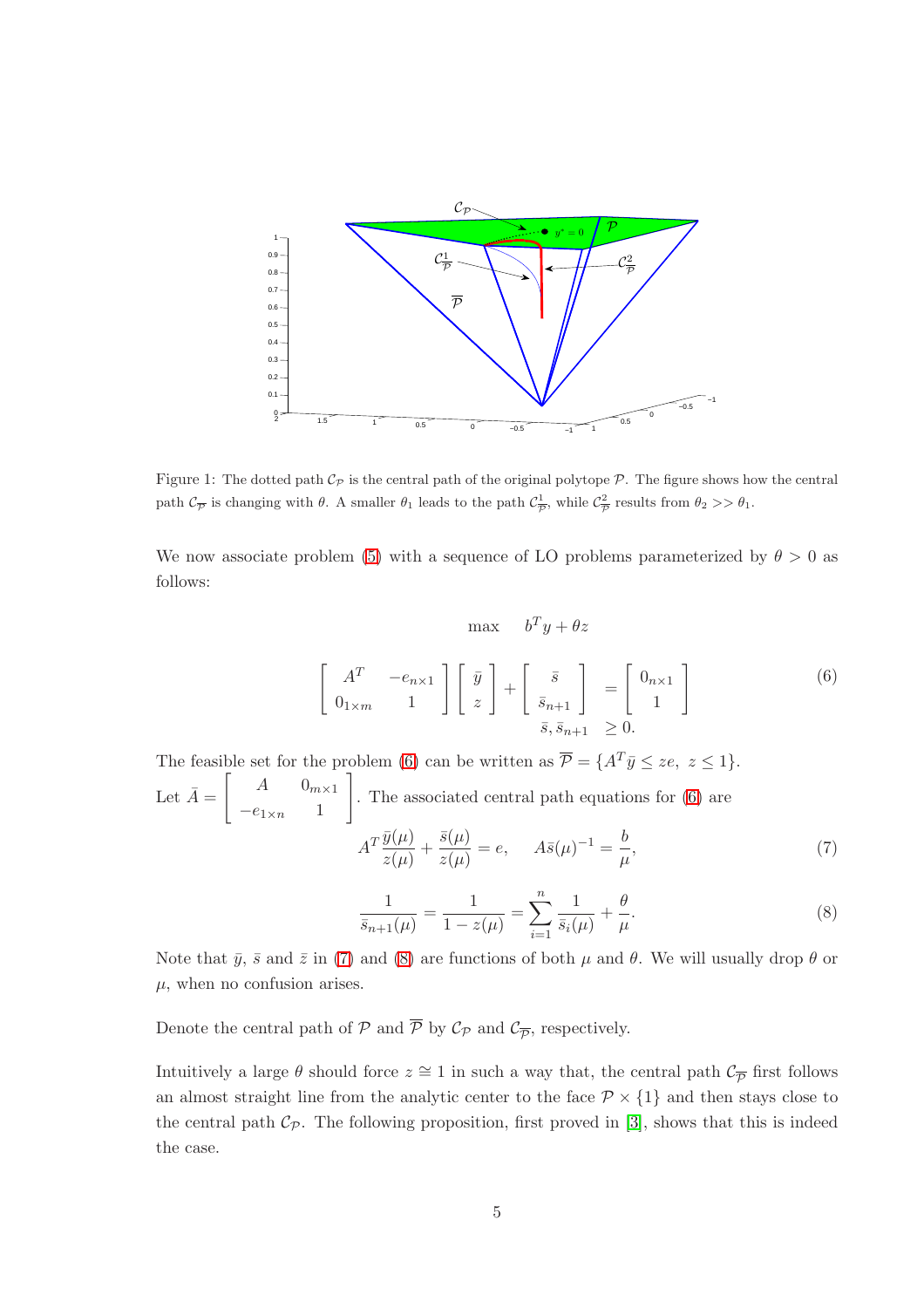**Proposition 3.1.** Let  $[\mu_0, \mu_1]$  be a fixed interval. Then, as  $\theta \to \infty$ , on  $[\mu_0, \mu_1]$  we have,

- 1.  $z(\mu) \rightarrow 1$  and  $\bar{y}(\mu) \rightarrow y(\mu)$  uniformly:
- 2.  $\bar{s}_{n+1}(\mu) \rightarrow 0$  and  $\bar{s}(\mu) \rightarrow s(\mu)$  uniformly.

*Proof.* Claim 1. is the same as Proposition 2.1 in [\[3\]](#page-13-2) (see also the remark following it). Statement 2. follows from the first part since  $\bar{s}_{n+1}(\mu) = 1 - z(\mu)$  and  $\bar{s}(\mu) = z(\mu) - A^T \bar{y}(\mu)$ .  $\Box$ 

<span id="page-5-0"></span>The following proposition shows that if  $z(\mu)$  in [\(7\)](#page-4-1) and [\(8\)](#page-4-2) is known, then  $\bar{y}(\mu)$  is completely determined by the central path  $\mathcal{C}_{\mathcal{P}}$ .

**Proposition 3.2.** Let  $z(\mu)$  satisfy the central path equations [\(7\)](#page-4-1),[\(8\)](#page-4-2). Then

$$
\bar{y}(\mu) = z(\mu)y\left(\frac{\mu}{z(\mu)}\right)
$$
 and  $\bar{s}(\mu) = z(\mu)s\left(\frac{\mu}{z(\mu)}\right)$ .

*Proof.* Direct substition into [\(7\)](#page-4-1), with the choice of  $\mu' = -\frac{\mu}{\sqrt{2\pi}}$  $\frac{\mu}{z(\mu)}$ , shows that the vectors  $\bar{y}(\mu) \,=\, z(\mu) y\left(\frac{\mu}{\sqrt{2}}\right)$ ) and  $\bar{s}(\mu) = z(\mu)s \left( \frac{\mu}{\mu} \right)$  satisfy the equations [\(7\)](#page-4-1), which are the  $z(\mu)$  $z(\mu)$  $\Box$ central path equations for [\(5\)](#page-3-2). Since the solution is unique, the claim follows.

Note that Proposition [3.1](#page-4-3) and Proposition [3.2](#page-5-0) show that for a fixed interval  $[\mu_0, \mu_1]$ , parameter  $\theta$  can be chosen large enough so that the central paths  $\mathcal{C}_{\mathcal{P}}$  and  $\mathcal{C}_{\overline{\mathcal{P}}}$  become close to each other on that interval. Hence, it is natural to expect that Sonnevend's curvature for  $\mathcal{C}_{\mathcal{P}}$  and  $\mathcal{C}_{\overline{\mathcal{P}}}$  on the same interval should have similar order of magnitudes.

<span id="page-5-1"></span>**Proposition 3.3.** Let  $\bar{\kappa}(\mu)$  correspond to the central path  $\mathcal{C}_{\overline{P}}$ . Then, on the fixed interval  $[\mu_0, \mu_1],$  we have  $\dot{\bar{s}}(\mu) \rightarrow$  $\int \dot{s}(\mu)$  $\overline{0}$ 1 uniformly as  $\theta \to \infty$ . Consequently, as  $\theta \to \infty$ ,  $\bar{\kappa}(\mu) \to \kappa(\mu)$  on  $[\mu_0, \mu_1]$  uniformly as well.

*Proof.* It is well-known, see [\[6\]](#page-13-7) e.g., that for system  $(2)$ , we have  $\dot{s}=\frac{1}{\sqrt{2}}$  $\frac{1}{\mu}A^T(AS^{-2}A^T)^{-1}AS^{-1}e$ . Now we calculate  $U := \bar{A} \begin{bmatrix} \bar{S}^{-1} & 0 \\ 0 & s_{\bar{S}}^{-1} \end{bmatrix}$  $\begin{bmatrix} -1 & 0 \\ 0 & s_{n+1}^{-1} \end{bmatrix}$ =  $\int A \bar{S}^{-1}$  0  $-\bar{s}^{-1}$   $(s_{n+1})^{-1}$ 1 which gives

$$
UU^{T} = \begin{bmatrix} A\bar{S}^{-2}A^{T} & , -A\bar{s}^{-1} \\ (-A\bar{s}^{-1})^{T} & , e^{T}\bar{s}^{-2} + \frac{1}{\bar{s}_{n+1}^{2}} \end{bmatrix}.
$$
 (9)

,

From the formula for the inverse of a block diagonal matrix, we obtain

$$
(UU^T)^{-1} = \begin{bmatrix} (A\bar{S}^{-2}A^T)^{-1} + \frac{W_1}{r} , & \frac{W_2}{r} \\ (\frac{W_2}{r})^T , & \frac{1}{r} \end{bmatrix},
$$
(10)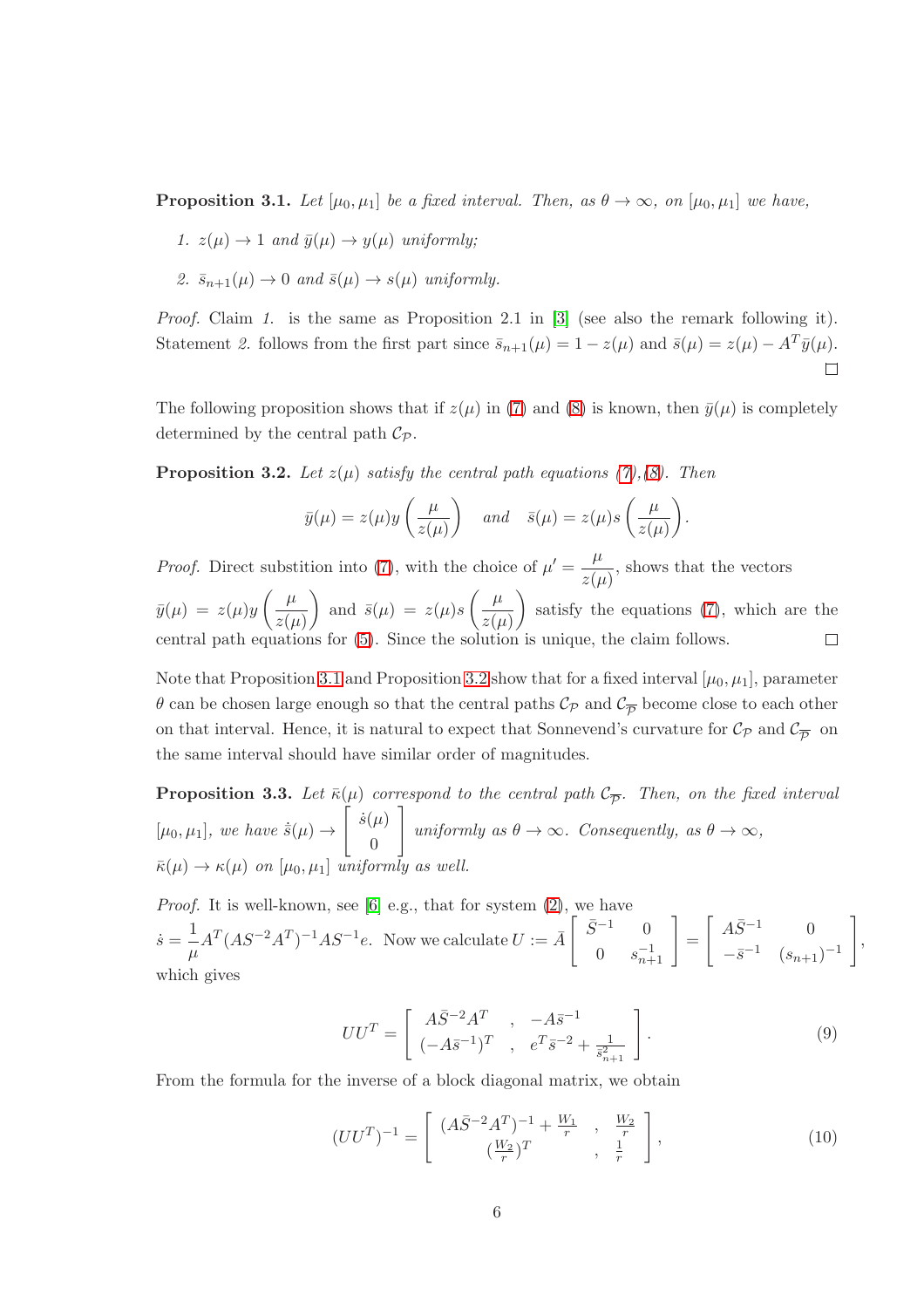where  $r = e^T \bar{s}^{-2} + \frac{1}{\bar{s}^2}$  $\frac{1}{s_{n+1}^2} - (A\bar{s}^{-1})^T (A\bar{S}^{-2}A^T)^{-1}A\bar{s}^{-1}, W_2 = (A\bar{S}^{-2}A^T)^{-1}A\bar{s}^{-1},$  and  $W_1 = W_2 W_2^T$ . Then, since  $\bar{s} \to s$  as  $\theta \to \infty$ , it follows that the terms  $W_1$  and  $W_2$  converge to finite limits that are only determined by [\(5\)](#page-3-2). Then, in terms of  $\bar{s}_{n+1}$ , we get  $\frac{1}{r} = \mathcal{O}(\bar{s}_{n+1}^2)$ . Thus, we conclude that

<span id="page-6-0"></span>
$$
(UU^T)^{-1} = \begin{bmatrix} (A\bar{S}^{-2}A^T)^{-1} + \mathcal{O}(\bar{s}_{n+1}^2) & , & \mathcal{O}(\bar{s}_{n+1}^2) \\ \mathcal{O}(\bar{s}_{n+1}^2) & , & \mathcal{O}(\bar{s}_{n+1}^2) \end{bmatrix},
$$

where  $\mathcal{O}(.)$  should be understood to apply to the entries of a matrix, vector, or to a scalar depending on the context. Calculate

$$
(UU^T)^{-1}\bar{A}\begin{bmatrix} \bar{s}^{-1} \\ \bar{s}_{n+1}^{-1} \end{bmatrix} = (UU^T)^{-1}\begin{bmatrix} A\bar{s}^{-1} \\ -e^{T}\bar{s}^{-1} + \bar{s}_{n+1}^{-1} \end{bmatrix}
$$

$$
= \begin{bmatrix} (A\bar{S}^{-2}A^T)^{-1}A\bar{s}^{-1} + \mathcal{O}(\bar{s}_{n+1}) \\ \mathcal{O}(\bar{s}_{n+1}) \end{bmatrix}.
$$
 (11)

Finally, from [\(11\)](#page-6-0), we obtain

$$
\bar{A}^T (UU^T)^{-1} \bar{A} \begin{bmatrix} \bar{s}^{-1} \\ \bar{s}_{n+1}^{-1} \end{bmatrix} = \begin{bmatrix} A^T (A\bar{S}^{-2}A^T)^{-1} A\bar{s}^{-1} + \mathcal{O}(\bar{s}_{n+1}) \\ \mathcal{O}(\bar{s}_{n+1}) \end{bmatrix}.
$$

Taking the limit in  $\theta$ , we get

$$
\dot{\bar{s}}(\mu) = \frac{1}{\mu} \bar{A}^T (UU^T)^{-1} \bar{A} \begin{bmatrix} \bar{s}^{-1} \\ \bar{s}_{n+1}^{-1} \end{bmatrix} \rightarrow \begin{bmatrix} \frac{1}{\mu} A^T (AS^{-2}A^T)^{-1} As^{-1} \\ 0 \end{bmatrix} = \begin{bmatrix} \dot{s} \\ 0 \end{bmatrix}.
$$
 (12)

Since from Proposition [2.2,](#page-2-1) all the terms in  $\bar{\kappa}(\mu)$  converge uniformly, we conclude that  $\bar{\kappa}(\mu) \rightarrow$  $\kappa(\mu)$  uniformly on  $[\mu_0, \mu_1]$  as  $\theta \to \infty$ .

 $\Box$ 

<span id="page-6-1"></span>**Corollary 3.4.** On the fixed interval  $[\mu_0, \mu_1]$ , consider the Sonnevend curvature  $\int^{\mu_1}$  $\mu_0$  $\kappa(\mu)$  $\frac{\partial P}{\partial \mu}d\mu$  for the central path  $\mathcal{C}_{\overline{P}}$ . Then, for any  $\epsilon > 0$ , there is a LO problem of size  $(m+1, n+1)$  with the Sonnevend curvature

$$
\int_{\mu_0}^{\mu_1} \frac{\bar{\kappa}(\mu)}{\mu} d\mu \ge \int_{\mu_0}^{\mu_1} \frac{\kappa(\mu)}{\mu} d\mu - \epsilon.
$$

*Proof.* By Proposition [3.3,](#page-5-1) we can choose a  $\theta$  large enough so that  $\kappa(\mu)$  and  $\bar{\kappa}(\mu)$  is arbitrarily close to each other on  $[\mu_0, \mu_1]$ . Hence the claim follows.  $\Box$ 

We proved that on a fixed interval  $[\mu_0, \mu_1]$ , one can always make the Sonnevend curvature of  $\mathcal{C}_{\overline{\mathcal{P}}}$  and  $\mathcal{C}_{\mathcal{P}}$  arbitrarily close to each other. In the sequel, we will further show that there exists an interval  $[\mu_1, \mu_2]$  such that while Sonnevend's curvature of  $\mathcal{C}_{\mathcal{P}}$  stays small on  $[\mu_1, \mu_2]$ ,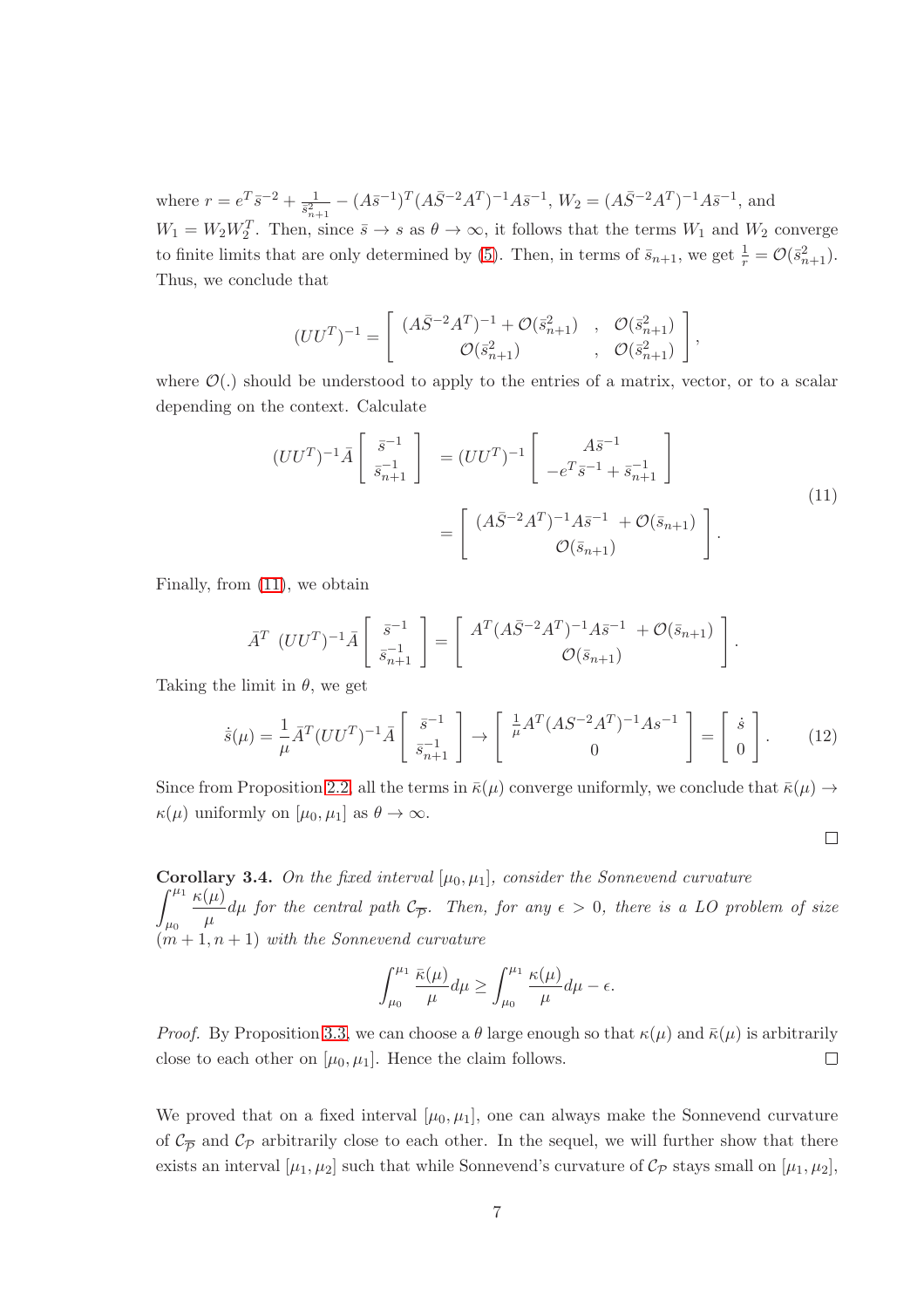it can be made as large as a constant for  $\mathcal{C}_{\overline{P}}$  on the same interval by increasing  $\theta$ . To this end, the following proposition provides important tools. First, we need special notation.

**Notation:** Let  $\Delta : \mathbb{R}^2 \to \mathbb{R}$  be a function such that  $\Delta(\alpha_1, \alpha_2)$  converges uniformly in  $\alpha_2$  to 0 as  $\alpha_1 \to \infty$ . Then we will write  $\Delta(\alpha_1, \alpha_2) = o(1)$  as  $\alpha_1 \to \infty$ , and write the bound is uniform in  $\alpha_2$ .

<span id="page-7-1"></span>To display the dependence on  $\theta$ , in the sequel, we write the relevant quantities as functions of  $\mu$  and  $\theta$ .

**Proposition 3.5.** As  $\mu \to \infty$  one has,

1. 
$$
\bar{s}_i(\mu, \theta) - z(\mu, \theta) = o(1)
$$
 for  $i = 1, ..., n$ ,  
\n2.  $z(\mu, \theta) > \frac{1}{2}$ , and  
\n3.  $\frac{\mu \dot{s}_i(\mu, \theta)}{\bar{s}_i(\mu, \theta)} - \frac{\mu \dot{z}(\mu, \theta)}{z(\mu, \theta)} = o(1)$  for  $i = 1, ..., n$ .

Moreover, in statements 1. and 3., the bound is uniform in  $\theta$ .

### Proof.

- 1. From Proposition [3.2,](#page-5-0) we have  $\bar{s}(\mu,\theta) = z(\mu,\theta) \left( e A^T y (\frac{\mu}{z(\mu,\theta)}) \right)$  $\left(\frac{\mu}{z(\mu,\theta)}\right)$ . Since by assumption, the analytic center of P is  $y^* = 0$ , we have  $y(\mu) \to 0$  as  $\mu \to \infty$ . This proves the claim.
- 2. Since the analytic center of  $P$  is  $y^* = 0$ , we conclude  $s_i(\mu, \theta) \leq n$  for large  $\mu$  with  $i = 1, \ldots, n$ . From [\(8\)](#page-4-2) and Proposition [3.2,](#page-5-0) we have

$$
\frac{1}{1-z(\mu,\theta)} - \frac{1}{z(\mu,\theta)} \left( \sum_{i=1}^n \frac{1}{s_i(\frac{\mu}{z(\mu,\theta)})} \right) = \frac{\theta}{\mu} > 0,
$$
\n(13)

<span id="page-7-0"></span>which implies

$$
z(\mu,\theta) > \frac{\sum_{i=1}^{n} \frac{1}{s_i(\frac{\mu}{z(\mu,\theta)})}}{1 + \sum_{i=1}^{n} \frac{1}{s_i(\frac{\mu}{z(\mu,\theta)})}}.
$$
(14)

Since  $s_i(\mu, \theta) \leq n$  for large  $\mu$ ,  $i = 1, ..., n$ , [\(14\)](#page-7-0) yields  $\sum_{n=1}^n$  $i=1$ 1  $\frac{1}{s_i(\mu,\theta)} \geq 1$  for large  $\mu$ . Then from [\(14\)](#page-7-0), and using the fact that  $z(\mu, \theta) \leq 1$ , we obtain  $z(\mu, \theta) > \frac{1}{2}$  $\frac{1}{2}$  for large  $\mu$ .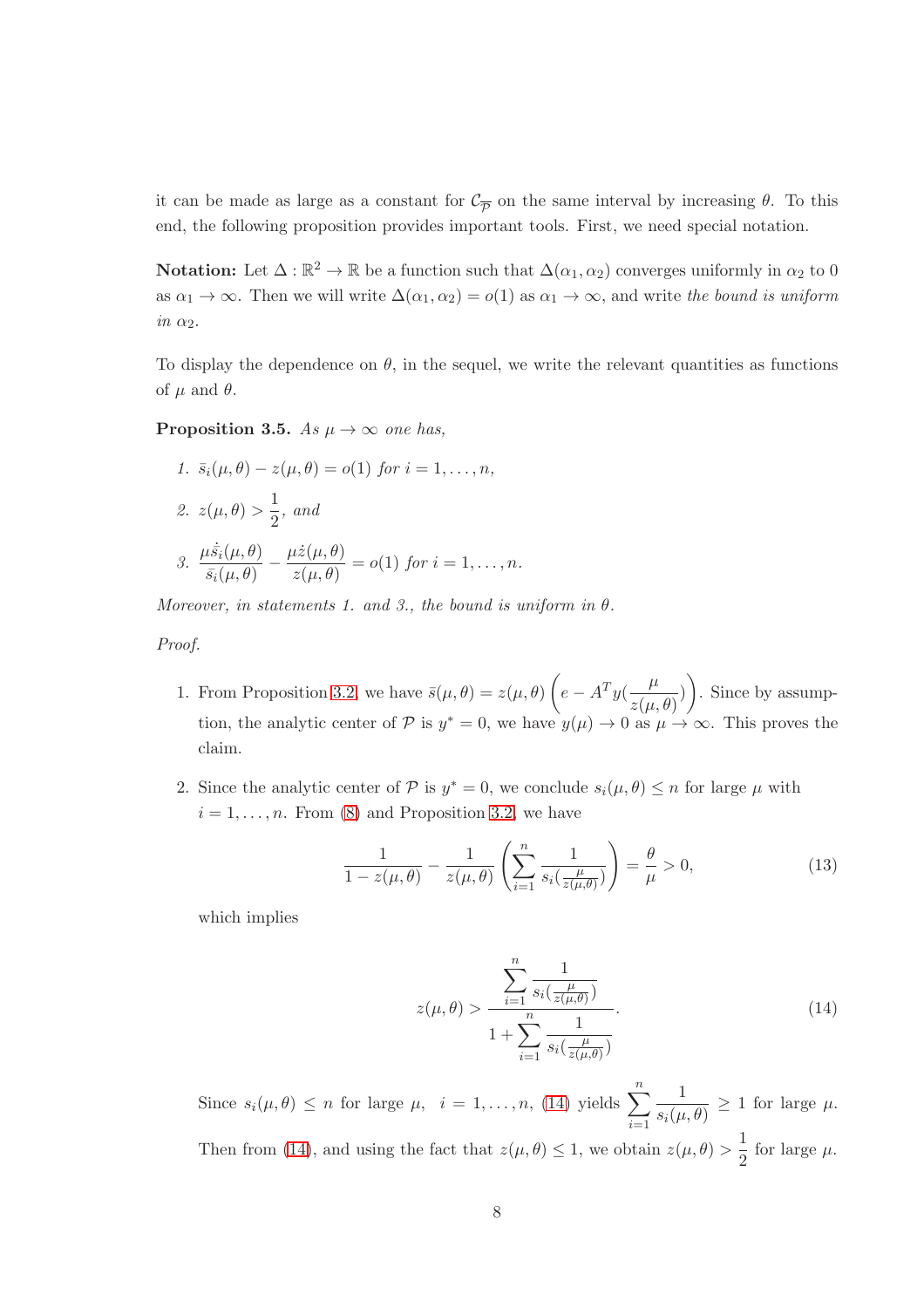3. Let  $i = 1, \ldots, n$ . Differentiating the equation  $\bar{s}_i(\mu, \theta) = z(\mu, \theta) s_i \left( \frac{\mu}{z(\mu, \theta)} \right)$  $z(\mu, \theta)$  $\Big)$  from Proposition [3.2](#page-5-0) gives,

<span id="page-8-0"></span>
$$
\dot{\bar{s}}_i(\mu,\theta) = \dot{z}(\mu,\theta)s\left(\frac{\mu}{z(\mu,\theta)}\right) + z(\mu,\theta)\dot{s}_i\left(\frac{\mu}{z(\mu,\theta)}\right)\left(\frac{1}{z(\mu,\theta)} - \frac{\mu\dot{z}(\mu,\theta)}{z(\mu,\theta)^2}\right). \tag{15}
$$

Using [\(15\)](#page-8-0),

<span id="page-8-1"></span>
$$
\frac{\mu \dot{\bar{s}}_i(\mu,\theta)}{\bar{s}_i(\mu,\theta)} = \frac{\mu \dot{z}(\mu,\theta)}{z(\mu,\theta)} + \frac{\mu \dot{s}_i\left(\frac{\mu}{z(\mu,\theta)}\right)}{s_i\left(\frac{\mu}{z(\mu,\theta)}\right)} \left(\frac{1}{z(\mu,\theta)} - \frac{\mu \dot{z}(\mu,\theta)}{z(\mu,\theta)^2}\right). \tag{16}
$$

Proposition [2.2](#page-2-1) part 2. implies that  $\mu \dot{s_i} \left( \frac{\mu}{z(\mu)} \right)$  $\frac{\mu}{z(\mu,\theta)}\bigg)$  $s_i\left(\frac{\mu}{z(u)}\right)$  $\frac{\mu}{\mu(z(\mu,\theta))}\to 0$  as  $\mu\to\infty$ . Also Proposition [2.2](#page-2-1) part 3. implies that

$$
\left|\frac{\mu\dot{z}(\mu,\theta)}{1-z(\mu,\theta)}\right| = \left|\frac{\mu\dot{\bar{s}}_{n+1}(\mu,\theta)}{\bar{s}_{n+1}(\mu,\theta)}\right| \leq \sqrt{n},
$$

which further implies that

$$
\left|\frac{\mu\dot{z}(\mu,\theta)}{z(\mu,\theta)^2}\right| \leq \sqrt{n}\frac{(1-z(\mu,\theta))}{z(\mu,\theta)^2}.
$$

The bound  $\frac{1}{2} < z(\mu, \theta) \leq 1$  from part 2. implies that

$$
\left|\frac{\mu\dot{z}(\mu,\theta)}{z(\mu,\theta)^2}\right| \leq \sqrt{n}\frac{(1-z(\mu,\theta))}{z(\mu,\theta)^2} \leq 2\sqrt{n},
$$

which yields

$$
\left| \left( \frac{1}{z(\mu,\theta)} - \frac{\mu \dot{z}(\mu,\theta)}{z(\mu,\theta)^2} \right) \right| \leq 2 + 2\sqrt{n}.
$$

Hence we conclude from [\(16\)](#page-8-1) that,  $\frac{\mu \dot{\bar{s}}_i(\mu, \theta)}{\frac{1}{2} (\mu, \theta)}$  $\overline{s_i(\mu,\theta)} \rightarrow$  $\mu \dot{z}(\mu,\theta)$  $\frac{d\mathcal{Z}(\mu, \theta)}{d\mathcal{Z}(\mu, \theta)}$  for  $i = 1, \dots, n$  as  $\mu \to \infty$ . Note also that all the bounds come from problem  $(5)$ , and therefore independent of  $\theta$ . This proves that the bounds in statements 1. and 3. are uniform in  $\theta$ .

 $\Box$ 

<span id="page-8-2"></span>Now we are ready to present our main tool which leads to a constant increase in Sonnevend's curvature of  $\mathcal{C}_{\overline{\mathcal{P}}}$ .

**Lemma 3.6.** As  $\mu \to \infty$ , we have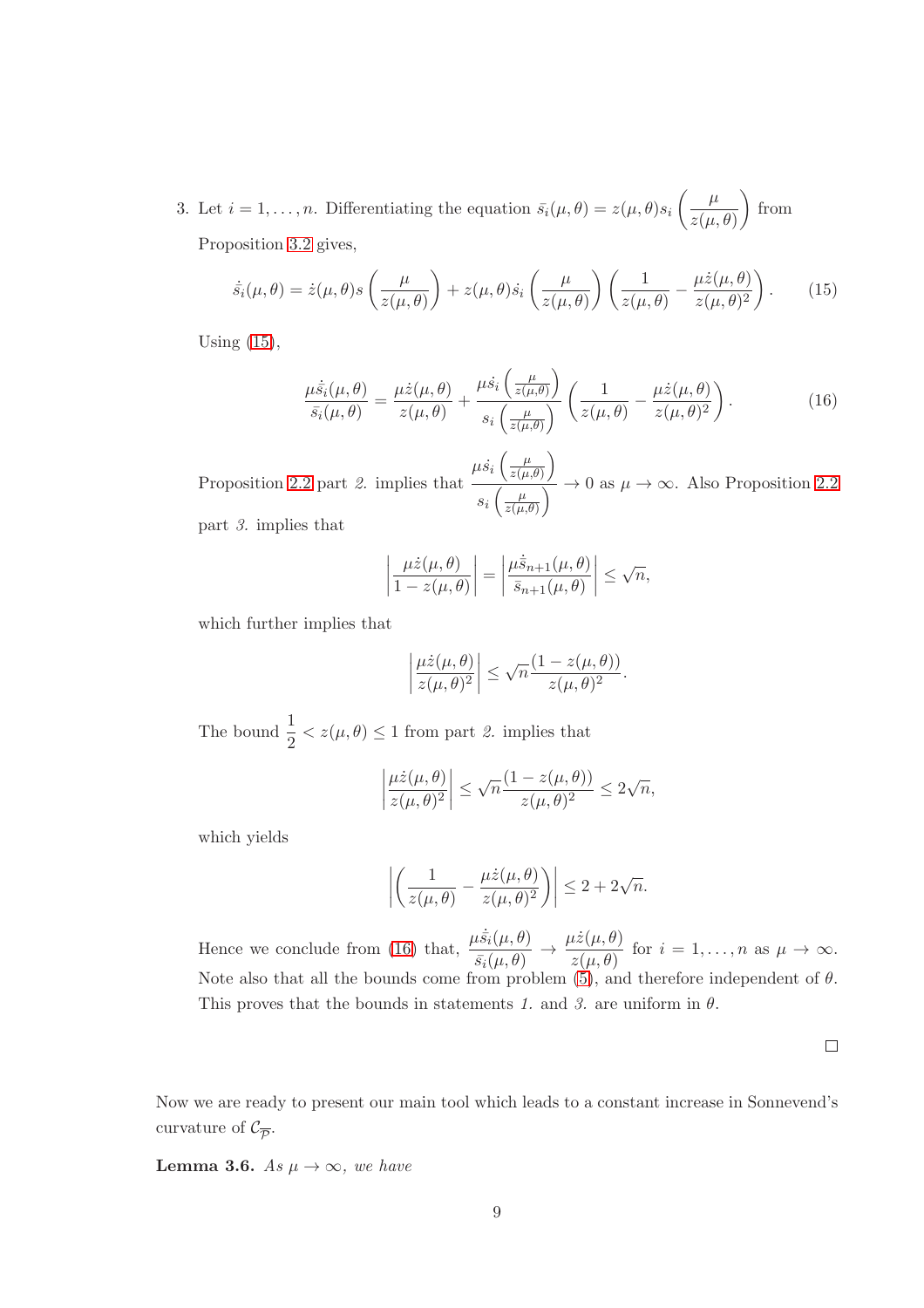<span id="page-9-0"></span>
$$
\frac{\mu \dot{\bar{s}}_{n+1}(\mu,\theta)}{\bar{s}_{n+1}(\mu,\theta)} = \frac{\frac{\theta}{\mu}}{\frac{\theta}{\mu} + \frac{n}{z(\mu,\theta)^2}} + o(1).
$$

Moreover the bound is uniform in  $\theta$ .

*Proof.* From (8), we have 
$$
\bar{s}_{n+1}(\mu, \theta) = \frac{1}{\frac{\theta}{\mu} + \sum_{i=1}^{n} \frac{1}{\bar{s}_i(\mu, \theta)}}
$$
. Then one has  

$$
\log(\bar{s}_{n+1}(\mu, \theta)) = -\log\left(\frac{\theta}{\mu} + \sum_{i=1}^{n} \frac{1}{\bar{s}_i(\mu, \theta)}\right).
$$
(17)

By differentiating [\(17\)](#page-9-0) and multiplying by  $\mu$ , we get

<span id="page-9-1"></span>
$$
\frac{\mu \dot{\bar{s}}_{n+1}(\mu,\theta)}{\bar{s}_{n+1}(\mu,\theta)} = \frac{\frac{\theta}{\mu} + \sum_{i=1}^{n} \frac{\mu \dot{\bar{s}}_{i}(\mu,\theta)}{\bar{s}_{i}(\mu,\theta)^{2}}}{\frac{\theta}{\mu} + \sum_{i=1}^{n} \frac{1}{\bar{s}_{i}(\mu,\theta)}}.
$$
(18)

Substituting  $\bar{s}_{n+1}(\mu, \theta) = 1 - z(\mu, \theta)$  in [\(18\)](#page-9-1) and using parts 1. and 3. in Proposition [3.5,](#page-7-1) as  $\mu \to \infty$ , we can write;

<span id="page-9-2"></span>
$$
-\frac{\mu \dot{z}(\mu,\theta)}{1-z(\mu,\theta)} = \frac{\frac{\theta}{\mu} + \frac{n\mu \dot{z}(\mu,\theta) + o(1)}{z(\mu,\theta)^2 + o(1)}}{\frac{\theta}{\mu} + \frac{n}{z(\mu,\theta)} + o(1)}.
$$
(19)

<span id="page-9-3"></span>Rearranging the terms in [\(19\)](#page-9-2), we have

$$
-\mu \dot{z}(\mu,\theta) = \frac{\frac{(1-z(\mu,\theta))\theta}{\mu} + (1-z(\mu,\theta))\left(\frac{n\mu \dot{z}(\mu,\theta) + o(1)}{z(\mu,\theta)^2 + o(1)}\right)}{\frac{\theta}{\mu} + \frac{n}{z(\mu,\theta)} + o(1)}.
$$
(20)

To solve [\(20\)](#page-9-3) for  $\mu \dot{z}(\mu,\theta)$  explicitly, we first get

$$
-\mu \dot{z}(\mu,\theta) \left(\frac{\theta}{\mu} + \frac{n}{z(\mu,\theta)} + \left(\frac{(1-z(\mu,\theta))n}{z(\mu,\theta)^2 + o(1)}\right) + o(1)\right)
$$

$$
= \frac{(1-z(\mu,\theta))\theta}{\mu} + (1-z(\mu,\theta))o(1).
$$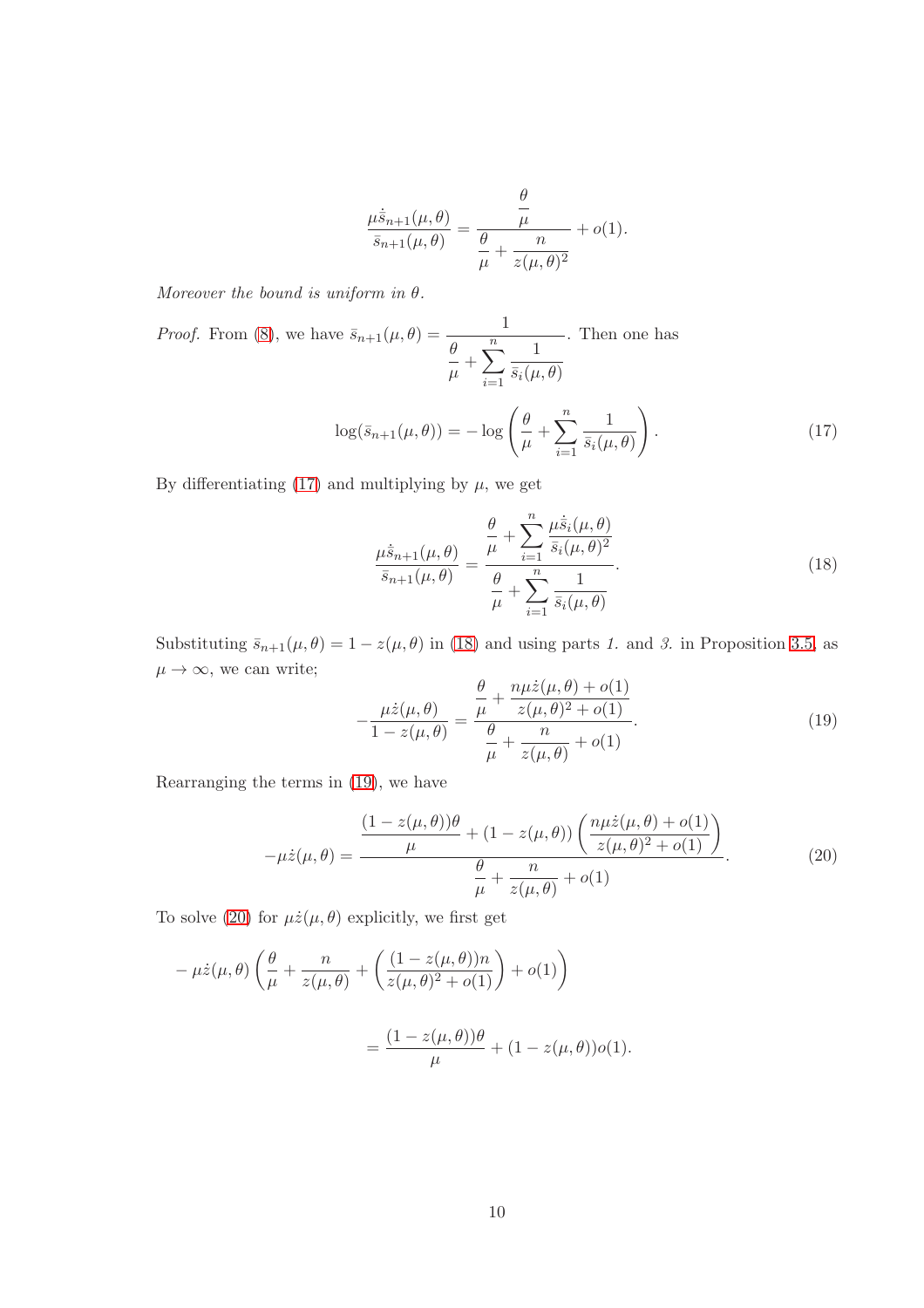Finally we obtain,

$$
-\frac{\mu \dot{z}(\mu,\theta)}{(1-z(\mu,\theta))} = \frac{\frac{\theta}{\mu} + o(1)}{\frac{\theta}{\mu} + \frac{n}{z(\mu,\theta)} + \left(\frac{(1-z(\mu,\theta))n}{z(\mu,\theta)^2 + o(1)}\right) + o(1)} = \frac{\frac{\theta}{\mu} + o(1)}{\frac{\theta}{\mu} + \frac{n}{z(\mu,\theta)^2} + o(1)} = \frac{\frac{\theta}{\mu}}{\frac{\theta}{\mu} + \frac{n}{z(\mu,\theta)^2}} + o(1),
$$

which proves the claim. Moreover, since all the bounds come from Proposition [3.5,](#page-7-1) the bound is uniform in  $\theta$ . This concludes the proof.  $\Box$ 

<span id="page-10-2"></span>**Corollary 3.7.** There exists a  $\tau \geq$  $\sqrt{19}$  $\frac{10}{40}$  log 2 such that  $\int^{\infty}$  $\bar{\kappa}(\mu)$  $\frac{\Delta P}{\mu}d\mu\geq$  $\int^{\infty}$  $\kappa(\mu)$  $\frac{\partial^{\mu\nu}}{\partial \mu}d\mu + \tau.$ 

 $\mathbf{0}$ 

<span id="page-10-0"></span>*Proof.* Let  $\epsilon > 0$ . Since  $\int_{0}^{\infty}$ 0  $\kappa(\mu)$  $\frac{\partial \mu}{\partial \mu} d\mu$  is finite by Theorem [2.3,](#page-3-1) one can find a  $\mu_0$  and a  $\mu_1$  such that  $\int^{\mu_0}$  $\theta$  $\kappa(\mu)$  $\frac{(\mu)}{\mu}d\mu \leq \epsilon \text{ and } \int_{\mu_1}^{\infty}$  $\kappa(\mu)$  $\frac{\partial u}{\partial \mu} d\mu \leq \epsilon$ . Note that from Lemma [3.6,](#page-8-2) we can also choose a  $\mu_1$  such that

0

$$
\left| \frac{\mu \dot{\bar{s}}_{n+1}(\mu,\theta)}{\bar{s}_{n+1}(\mu,\theta)} - \frac{\frac{\theta}{\mu}}{\frac{\theta}{\mu} + \frac{n}{z(\mu,\theta)^2}} \right| \le \frac{1}{30}
$$
(21)

for  $\mu \geq \mu_1$  and for any  $\theta > 0$ .

<span id="page-10-1"></span>Let  $v = \int^{\mu_1}$  $\mu_0$  $\kappa(\mu)$  $\frac{(\mu)}{\mu}d\mu$ . Having  $\mu_1$  chosen, we need to choose a  $\theta'$  large enough so that both  $\theta'$  $\mu_1$  $> n$ , and  $\int^{\mu_1}$  $\mu_0$  $\bar{\kappa}(\mu)$  $\frac{\partial u}{\partial \mu} d\mu \geq v - \epsilon$  are satisfied. Note that Corollary [3.4](#page-6-1) implies that such a  $\theta'$  exists. Since by Proposition [3.5,](#page-7-1) part 2, we have  $\frac{1}{2} \leq z(\mu, \theta') \leq 1$ , it follows that  $n \leq \frac{n}{z(n)}$  $\frac{n}{z(\mu,\theta')^2} \leq 4n$  for  $n \geq 2$ . Since by assumption  $\frac{\theta'}{\mu_1}$  $\frac{\sigma}{\mu_1} > n$ , there exist  $\mu_2 > \mu_1$  such that  $\theta'$  $\frac{\theta'}{\mu_2} = n$ . Then on  $\mu \in [\mu_2, 2\mu_2]$ , we have  $\frac{n}{2} \leq$  $\theta'$  $\frac{\theta'}{\mu} \leq n$  and  $n \leq \frac{n}{z(\mu, n)}$  $\frac{n}{z(\mu,\theta')^2} \leq 4n$ , which together implies that

$$
\frac{1}{10} \le \frac{\frac{\theta'}{\mu}}{\frac{\theta'}{\mu} + \frac{n}{z(\mu, \theta')^2}} \le \frac{2}{3}
$$
\n(22)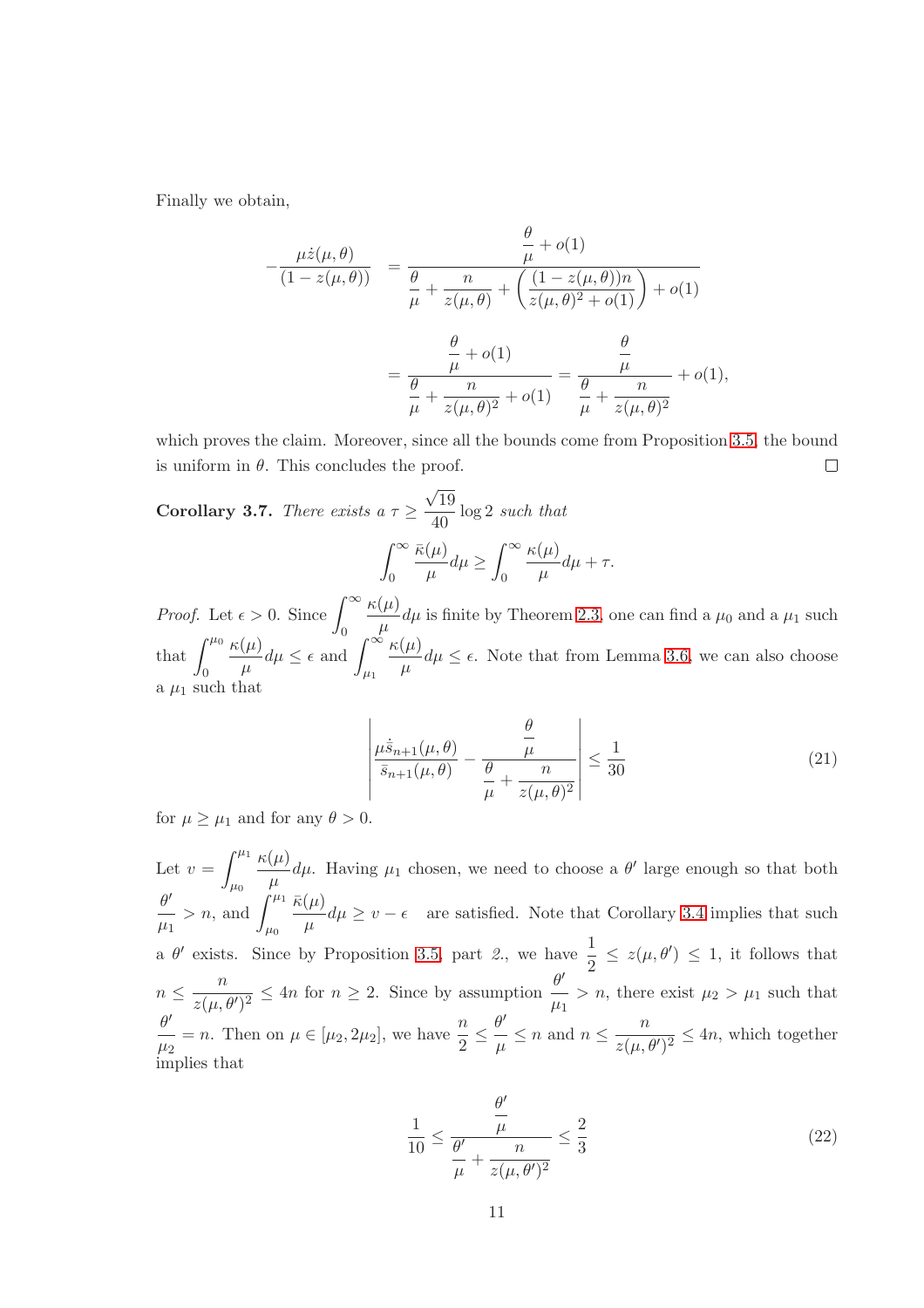<span id="page-11-0"></span>Then for  $\mu \in [\mu_2, 2\mu_2]$ , [\(21\)](#page-10-0) and [\(22\)](#page-10-1) together imply  $\frac{1}{20} \leq$  $\mu \dot{\bar{s}}_{n+1}(\mu, \theta')$  $\frac{1}{\bar{s}_{n+1}(\mu,\theta')} \leq$ 7  $\frac{1}{10}$ . Thus we obtain

$$
\left| \left( \frac{\mu \dot{\bar{s}}_{n+1}(\mu, \theta')}{\bar{s}_{n+1}(\mu, \theta')} \right)^2 - \left( \frac{\mu \dot{\bar{s}}_{n+1}(\mu, \theta')}{\bar{s}_{n+1}(\mu, \theta')} \right) \right|^{\frac{1}{2}} \ge \frac{\sqrt{19}}{20}
$$
\n(23)

 $\Box$ 

for  $\mu \in [\mu_2, 2\mu_2]$ . Hence from [\(23\)](#page-11-0) and Proposition [2.2,](#page-2-1) part 1., we obtain

$$
\int_{\mu_2}^{2\mu_2} \frac{\bar{\kappa}(\mu)}{\mu} d\mu \ge \frac{\sqrt{19}}{20} \log 2.
$$

Finally, we have

$$
\int_0^\infty \frac{\bar{\kappa}(\mu)}{\mu} d\mu \ge \int_{\mu_0}^\infty \frac{\bar{\kappa}(\mu)}{\mu} d\mu \ge \int_{\mu_0}^{2\mu_2} \frac{\bar{\kappa}(\mu)}{\mu} d\mu \ge \int_{\mu_0}^{\mu_1} \frac{\bar{\kappa}(\mu)}{\mu} d\mu + \int_{\mu_2}^{2\mu_2} \frac{\bar{\kappa}(\mu)}{\mu} d\mu
$$
  

$$
\ge (v - \epsilon) + \frac{\sqrt{19}}{20} \log 2
$$
  

$$
\ge \int_{\mu_0}^\infty \frac{\kappa(\mu)}{\mu} d\mu - 2\epsilon + \frac{\sqrt{19}}{20} \log 2
$$
  

$$
\ge \int_0^\infty \frac{\kappa(\mu)}{\mu} d\mu - 3\epsilon + \frac{\sqrt{19}}{20} \log 2.
$$

The claim follows, since  $\epsilon$  can be chosen arbitrarily small.

Finally we deal with the case when  $m < n < 2m$ . In this case let  $\hat{A} = [A \ A], \hat{b} = 2b$ , and  $\hat{c} =$  $\lceil c \rceil$ c so that  $\hat{n} = 2n > 2m$ . Then the central path is given as  $\hat{x}(\mu) = \begin{bmatrix} x(\mu) \\ y(\mu) \end{bmatrix}$  $x(\mu)$ 1 ,  $\hat{y}(\mu) = y(\mu)$ , and  $\hat{s}(\mu) = \begin{bmatrix} s(\mu) \\ s(\mu) \end{bmatrix}$  $s(\mu)$ From these formulas, it is easy to see that,  $\hat{\kappa}(\mu) = 2^{\frac{1}{4}} \kappa(\mu)$ . Thus since we have  $\hat{n} > 2m$ , our previous results apply.

The following corollary summarizes our findings in terms of  $\Lambda(m, n, A)$ , see Definition [2.4.](#page-3-3)

Corollary 3.8. Let  $A \in \mathbb{R}^{m \times n}$ . Then there exists an  $\overline{m}$ , a matrix  $\overline{A} \in \mathbb{R}^{\overline{m} \times 2\overline{m}}$ , and a constant  $\tau$  independent of problem data such that,

- If  $n > 2m$ , then  $\Lambda(m, n, A) + (n 2m)\tau \leq \Lambda(\overline{m}, 2\overline{m}, \overline{A})$ , where  $\overline{m} = n m$ .
- If  $m < n < 2m$ , then  $\Lambda(m, n, A) + 2(n m)\tau \leq 2^{\frac{1}{4}} \Lambda(\overline{m}, 2\overline{m}, \overline{A})$ , where  $\overline{m} = 2n m$ .

Hence in either case, we conclude that there is an  $\overline{m} < 2n$  such that

$$
\Lambda(m, n, A) \le 2^{\frac{1}{4}} \Lambda(\overline{m}, 2\overline{m}, \overline{A}).
$$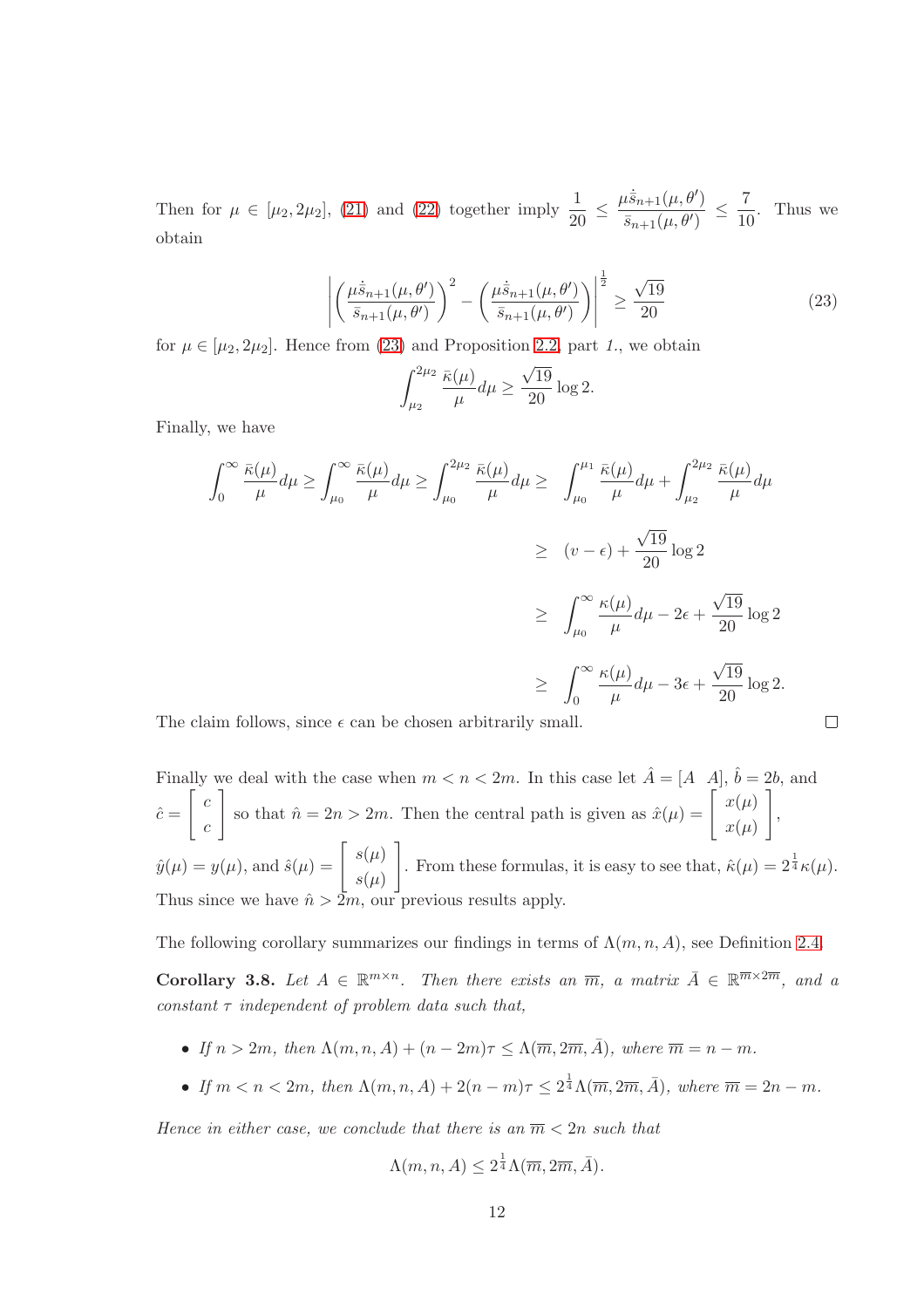*Proof.* We give the proof for only the case of  $n > 2m$ . The case of  $m < n < 2m$  is analogous. Let  $\epsilon > 0$  and  $A \in \mathbb{R}^{m \times n}$  be given. From Definition [2.4,](#page-3-3) one can find  $b \in \mathbb{R}^m$  and  $c \in \mathbb{R}^n$  such that  $\Lambda(m, n, A) \leq$  $\int_{-\infty}^{\infty} \kappa(\mu)$  $n-2m$  times, we obtain a new problem data  $\bar{A} \in \mathbb{R}^{\overline{m} \times 2\overline{m}}$ ,  $b \in \mathbb{R}^{\overline{m}}$  and  $c \in \mathbb{R}^{2\overline{m}}$  such that  $\frac{\partial u}{\partial \mu} d\mu + \epsilon$ . From Corollary [3.7,](#page-10-2) increasing the size of the problem

$$
\int_0^\infty \frac{\kappa(\mu)}{\mu} d\mu \le \int_0^\infty \frac{\bar{\kappa}(\mu)}{\mu} d\mu - (n - 2m)\tau,
$$

where  $\int^{\infty}$  $\ddot{0}$  $\bar{\kappa}(\mu)$  $\frac{\partial u}{\partial t}$  d $\mu$  is the Sonnevend curvature of the new central path and  $\tau$  is the constant derived in the proof of Corollary [3.7.](#page-10-2) Using Definition [2.4](#page-3-3) once again, it follows that

$$
\Lambda(m, n, A) \leq \int_0^\infty \frac{\bar{\kappa}(\mu)}{\mu} d\mu - (n - 2m)\tau + \epsilon
$$
  

$$
\leq \Lambda(\overline{m}, \overline{n}, \overline{A}) - (n - 2m)\tau + \epsilon.
$$

 $\Box$ 

Since  $\epsilon$  is arbitrarily small, the result follows.

In the end, several observations are in order. First, even though we presented the construction [\(6\)](#page-4-0) for  $n > 2m$ , the construction [\(6\)](#page-4-0) is valid for any m and n, and the increase in the Sonnevend curvature is still at least a constant. Second, repeating [\(6\)](#page-4-0) leads to an  $\Omega(n)$  worstcase lower bound for the Sonnevend curvature for a problem data  $\bar{A}, \bar{b}, \bar{c}$ , where the increase occurs for  $\mu_i \ll \mu_{i+1}$ . Since the constant increase occurs around a point on the central path close to the analytic center, each  $\mu_i$  will be large. However, in the final LO problem, by doing the scaling  $\hat{b} := \frac{\overline{b}}{\overline{b}}$  $\frac{1}{\eta}$  by a large  $\eta$ , the same  $\Omega(n)$  worst-case iteration complexity can occur on any interval  $[\mu', \mu'']$ .

# <span id="page-12-0"></span>4 Conclusions and further remarks

In order to prove an upper bound for the Sonnevend curvature for general any  $(m, n)$ , it is sufficient, in light of our main result, to prove it only for the  $n = 2m$  case. A similar behavior is known for both the diameter of a polytope [\[4\]](#page-13-3), and the total geometric curvature of the central path [\[1,](#page-12-1) [2,](#page-13-8) [3\]](#page-13-2). The lower bound  $\Omega(n)$  for the Sonnevend curvature is also analogous to the worst-case lower bound known for the geometric curvature, [\[1,](#page-12-1) [2,](#page-13-8) [3\]](#page-13-2). An interesting topic for future research would be to investigate the relationship between the Sonnevend curvature and the geometric curvature of the central path in a more general setting.

# <span id="page-12-1"></span>References

[1] Antoine Deza, Tamás Terlaky, Feng Xie, and Yuriy Zinchenko. Diameter and curvature: Intriguing analogies. Electronic Notes in Discrete Mathematics, 31(0):221 – 225, 2008.